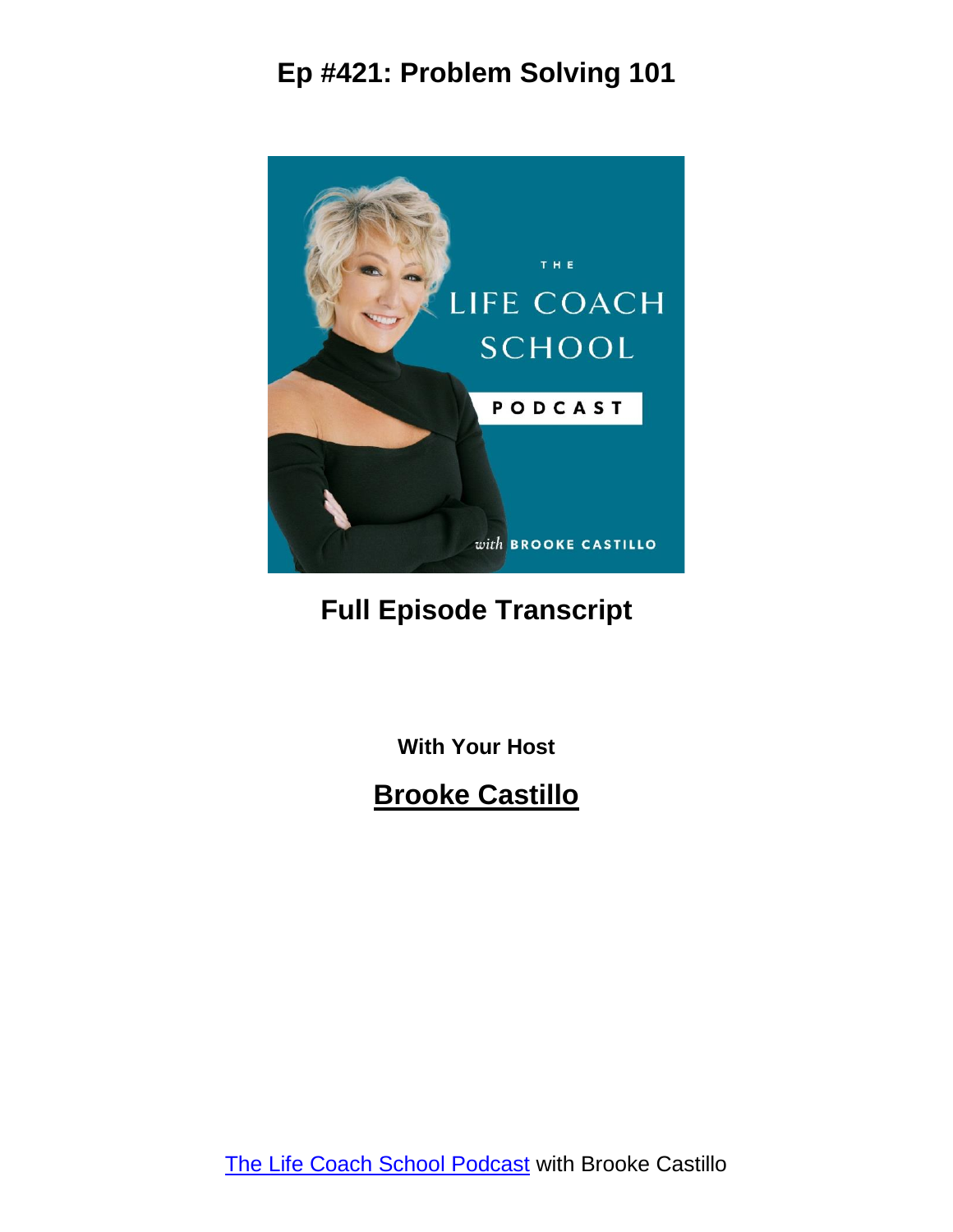You are listening to *The Life Coach School Podcast* with Brooke Castillo, episode 421.

Welcome to *The Life Coach School Podcast*, where it's all about real clients, real problems and real coaching. And now your host, Master Coach Instructor, Brooke Castillo.

Well, hello my beautiful friends. Today we're going to talk about problems because some of y'all don't know how to solve them, and I'm here to help. So, first of all, let's talk. We talk a lot around here in my family about rich people problems because I'm a rich person and I have rich people problems. I'm not denying it.

So today, I went out to go meet my girlfriend for a walk and I went to get in my 911 Porsche and the battery was dead. I get it, rich people problems. But here's the issue. Where's the engine on that thing? This isn't my own car. This is a car I'm renting right now.

I was trying to find the engine, I was trying to figure out how to jump it, I called the security here in my subdivision, which was very convenient. Another rich person perk is that I live in a gated community where we have a security team that comes and helps us with problems.

And a man from the security group came and was going to help me. And the problem was the Porsche was pulled into the garage, right in the middle of the garage, so another car can't fit in there. And the engine of course is in the front of the car and in order to be able to jump it, we had to have - be close enough so that the jumping cables would reach from his car to my car.

So this is a problem, right? We can all agree. Yes, it's a rich person problem, but it's also a problem. I needed to get in my car, I needed to drive, needed to go see my friend.

So as I proceeded to solve this problem, I noticed a process that I went through in my head. And I also noticed the process that the guy went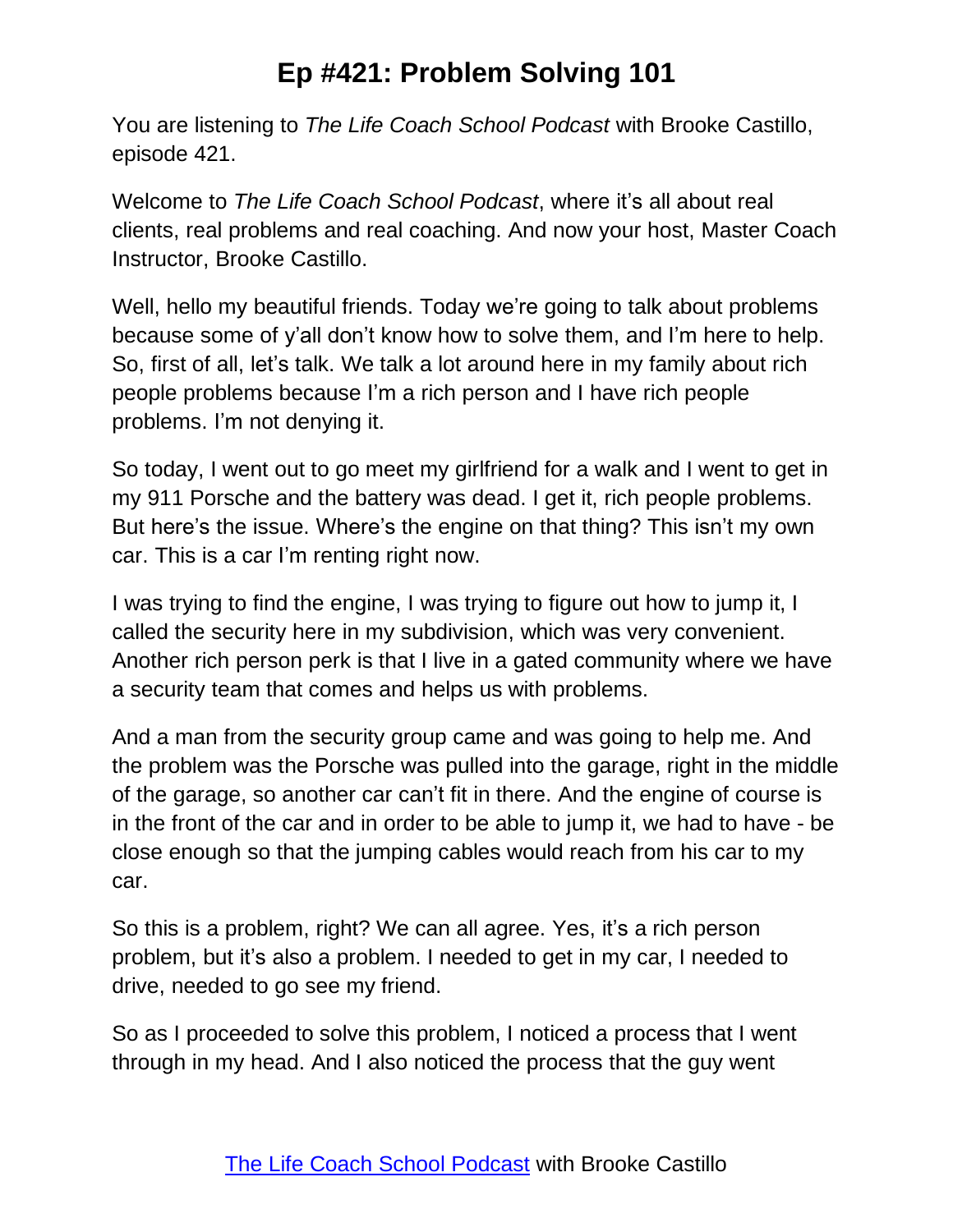through in his head who was trying to help me jump the car, and I wanted to share this process.

Afterwards, I came back and I kind of wrote down what I think is a proper problem-solving process. And one that I follow maybe not even consciously throughout my life during the day, but I follow very consciously in my life at work. So I wanted to share it with you.

Long story short, we did get the car jumped and I was able to drive it. But I do want to add that it was not without a lot of quitting first by my security friend. And so I want to talk about how important it is to be committed to solving problems and how problem solving is something that you can get very good at because you allow your brain to work hard on creating solutions, or you can get very bad at because you don't allow or even ask your brain to work hard on solutions.

I have seen this happen with so many people where whether it's someone serving me at an establishment, or someone that is one of my friends, or a stranger nearby that gets told no once, or faces a problem once, and then just settles in to the problem as if that is now something that we need to accept.

And I want to offer that that is not the case, and that many times we can solve problems in creative ways that make our solutions, make our lives, even better than they were before we had the problem.

So I'm going to jump in here and give you a five-step process for solving all your problems. And if you follow this process, you will not only find solutions, but you will become a better thinker. And when you're a better thinker, you're going to be able to prevent problems; you're going to be able to solve problems that you need to solve in order to have your dreams come true.

So the first thing that you want to ask yourself, and I'm going to kind of go through my Porsche car charging issue as an example, and then I'll go through a couple more examples too. So the first question you want to ask yourself is, is this even a problem?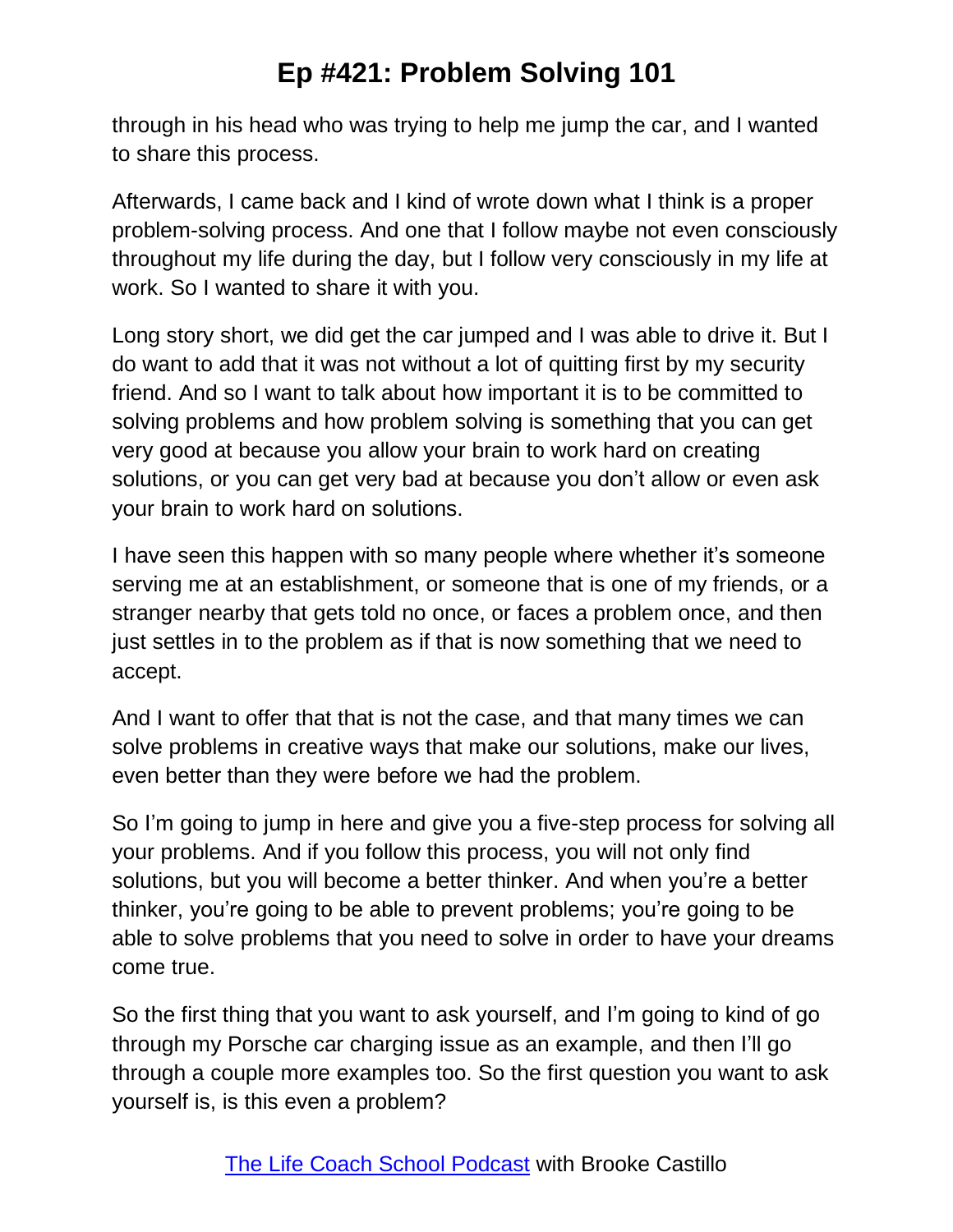A lot of times, we create problems in our head, we make something into a huge problem that may not even be a problem, may not even be worth thinking about, may not even be something that you want to spend your time and energy, or even go through this step process through.

So when you are confronted with something that immediately seems like a problem, just take a breath and be like, wait, is this even a problem? So for me, I went to get in the car, it wouldn't start. So I sat there, I'm like, "Huh, I don't have a car right now that can drive me, is this even a problem? Yes or no."

So I thought through it. I'm like, "Well, I'm not going to be able to go see Kris. I wanted to go spend some time with her. I have a couple of appointments I will not be able to get to right away. But other than that, I'm going to be fine. I work from home, there's nobody that is depending on me. Like my kids aren't waiting for me to come pick them up from school or something like that."

So immediately, what seemed to be a significant problem became much less of a problem. Still a problem nonetheless. I wanted to go see my friend, I wanted to have my appointment. So the answer to the first question was yes, this is a problem. It's a problem I want to solve.

So then the second question was why. And for me, it was I want to have a functioning car, I want to go to my appointments, I want to see Kris. And that is a really important question. Really understanding why something is a problem, what the reason is for solving it may seem obvious, but I will tell you, in some situations, it's not obvious why you're making something into a problem.

Because on the first surface, it may look like a problem, it may look like something that needs to be solved. But it may not need to be solved at all. So make sure you answer the question why. I need a car to take me to and from Kris.

Now, I could have had an Uber, and I actually did think about this. I could have had an Uber come pick me up and then I could have gone and seen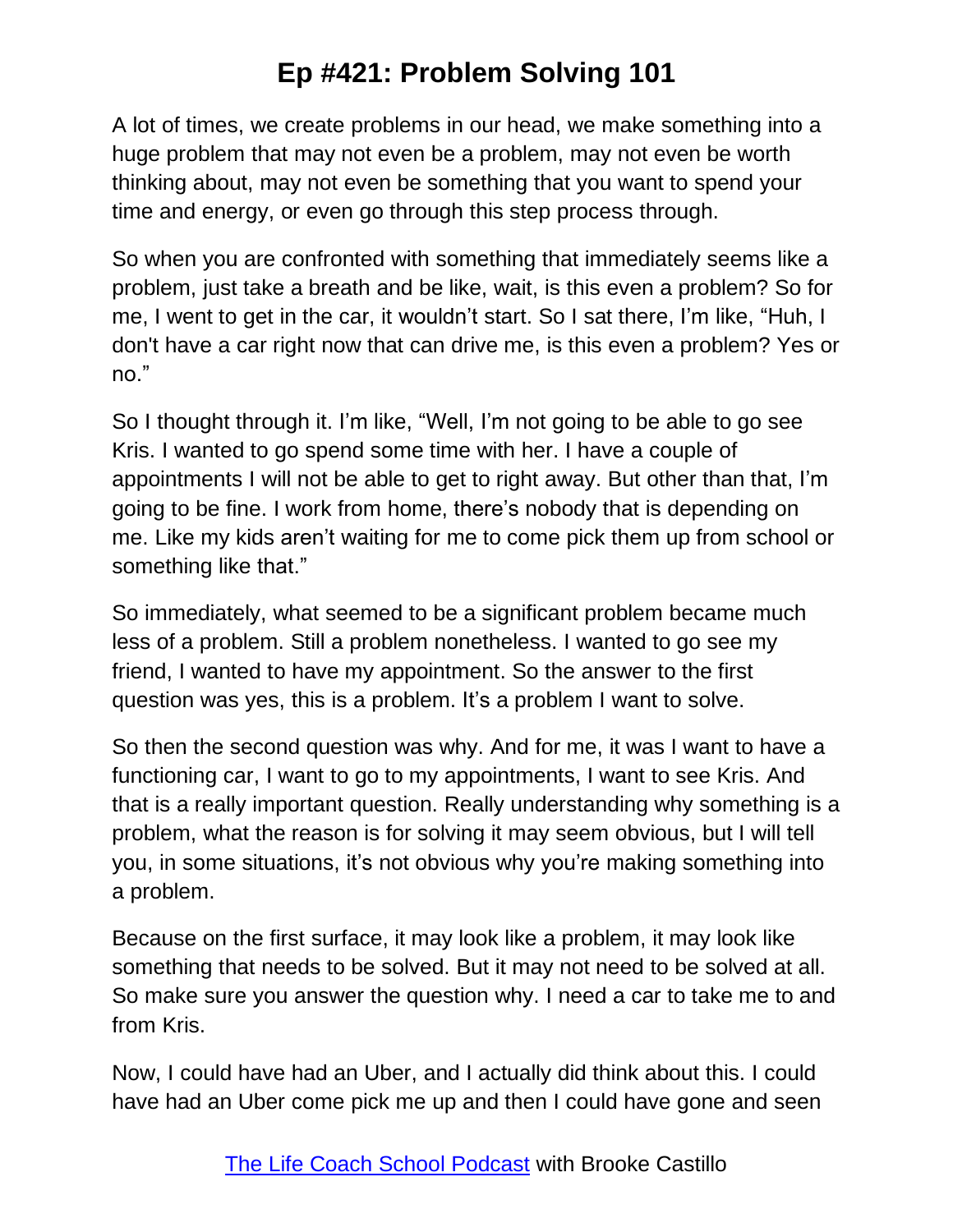Kris, and then taken an Uber back. And I could have taken an Uber to my appointment, and I also could have asked Kris to come see me.

But the problem with that solution was that it was going to take too long. So that was one of the things that had occurred to me before I even started processing solutions. I almost eliminated it as a problem because if I have an Uber, I'm fine. Then I could just call the car rental place that will come out and fix the car.

So step three is evaluate four types of solutions. So the four types of solutions are what is the easiest solution? In that case, it could have been getting an Uber. What is the best solution? What is a temporary solution? And what is a long-term solution?

Now, if you take the time to let your brain explore these four things, it doesn't have to take a long time. Just think in different ways about the problem. You're going to come up with more solutions.

So I sat there, I'm like, what is the easiest solution? That would be to just get on my Uber app and grab an Uber, except that it's going to take a while for that Uber to get, but it would be less effort for me in terms of trying to solve this.

What is the best solution? The best solution is to be able to get the car jumpstarted here in the garage without having to call the rental place, without having to wait for an Uber, and do it in such a quick time that I still can make my appointments and I can still go see Kris.

What was a temporary solution? A temporary solution would have been, like I had said, maybe doing an Uber. And the long-term solution was getting the car jumped and making sure that it would have a charge long enough to take me to see her.

Pretty easy. So then what I decided to do was to call the security guy in my area. And notice, as I was thinking through these solutions, ideas started coming to me on, okay, if the easiest thing to do is to get a jump, does my neighbor have a car?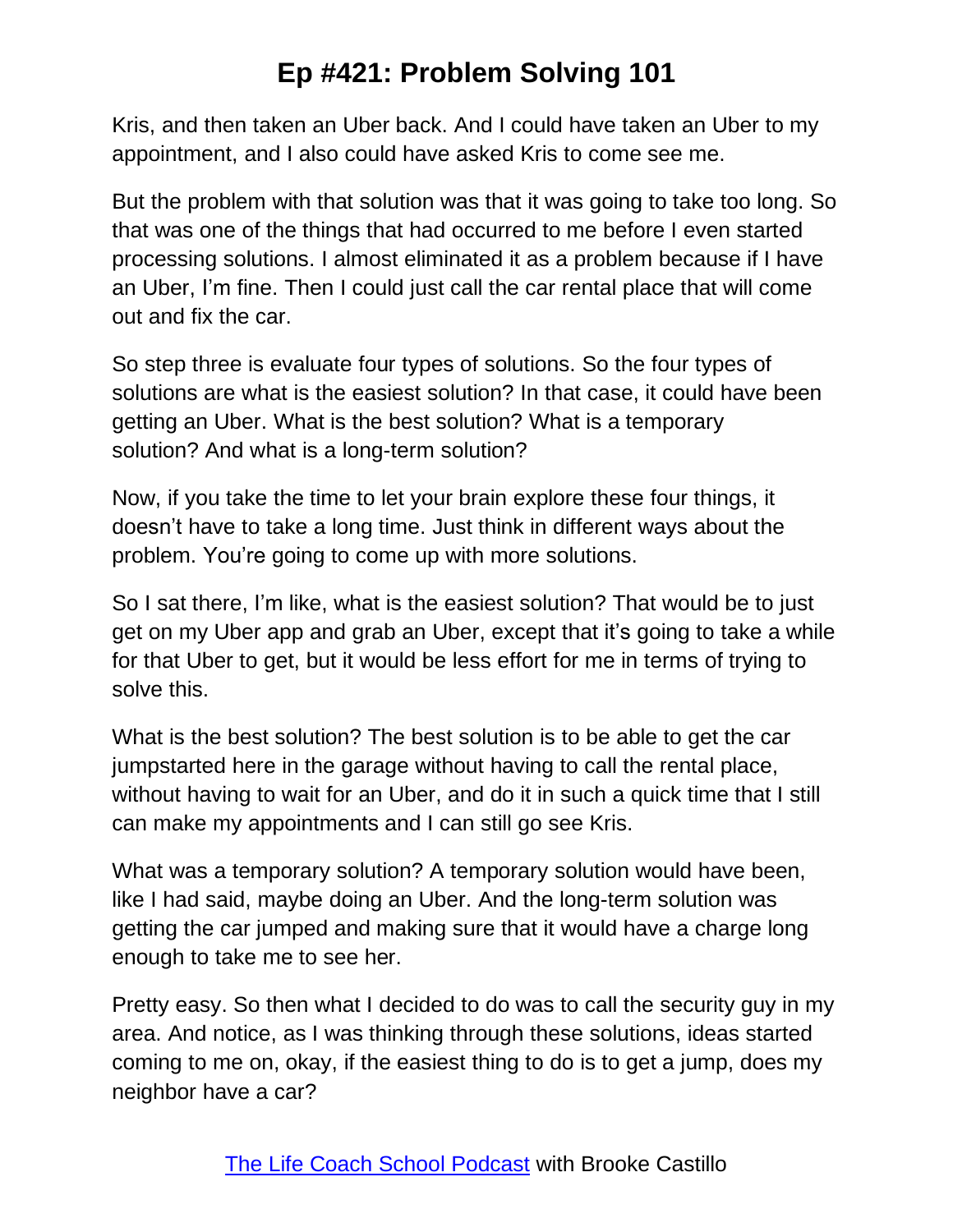This is how my thought process was. Does my neighbor have a car with jumper cables? Could I call them, interrupt their day, have them come over? But then it occurred to me, wait, I have a security crew that is here in my area and they're on call all the time and they're always driving around the area making sure it's secure. So they would probably be the quickest, fastest, easiest solution here.

So I called the front gate, they said they would send someone right over. So he comes over and is dumbfounded because the car is in the garage, taking up the whole garage basically because it's right in the middle. And he has a big truck, and he doesn't think that the jumper cables are going to reach.

And so he comes in and he looks at the car and he says, "Yeah, the jumper cables aren't going to reach." And now we have a new problem. On top of the initial problem, which is the car needs a jump, now we have this other they're not going to reach.

And I had said to him, I said, "Well, can we try?" He had made this assumption that something was a problem, but he hadn't questioned whether it was really a problem. Do you see what I'm saying? It's like, problem number two came along, but he wasn't doing that first question, is this really a problem?

Before we determine that those jumper cables can't reach, shouldn't we bring the car over here and test it out? He's like, "No, I'm sure they won't, I'm sure they won't. And I said okay. So then he was like, "I'm really sorry, I'm not able to help you."

Well, listen, this is what I want to tell each of you. I was ready to go through my whole problem process again. We just got presented a new problem. That's the beginning of the process. Not the end. And so many people get to the beginning of a problem and just say, "Well, we can't do it, can't get a jumpstart, those cables aren't long enough."

So in my mind I was like, okay, does anyone else in the security team have longer jumper cables? Does anyone have a smaller car that they could pull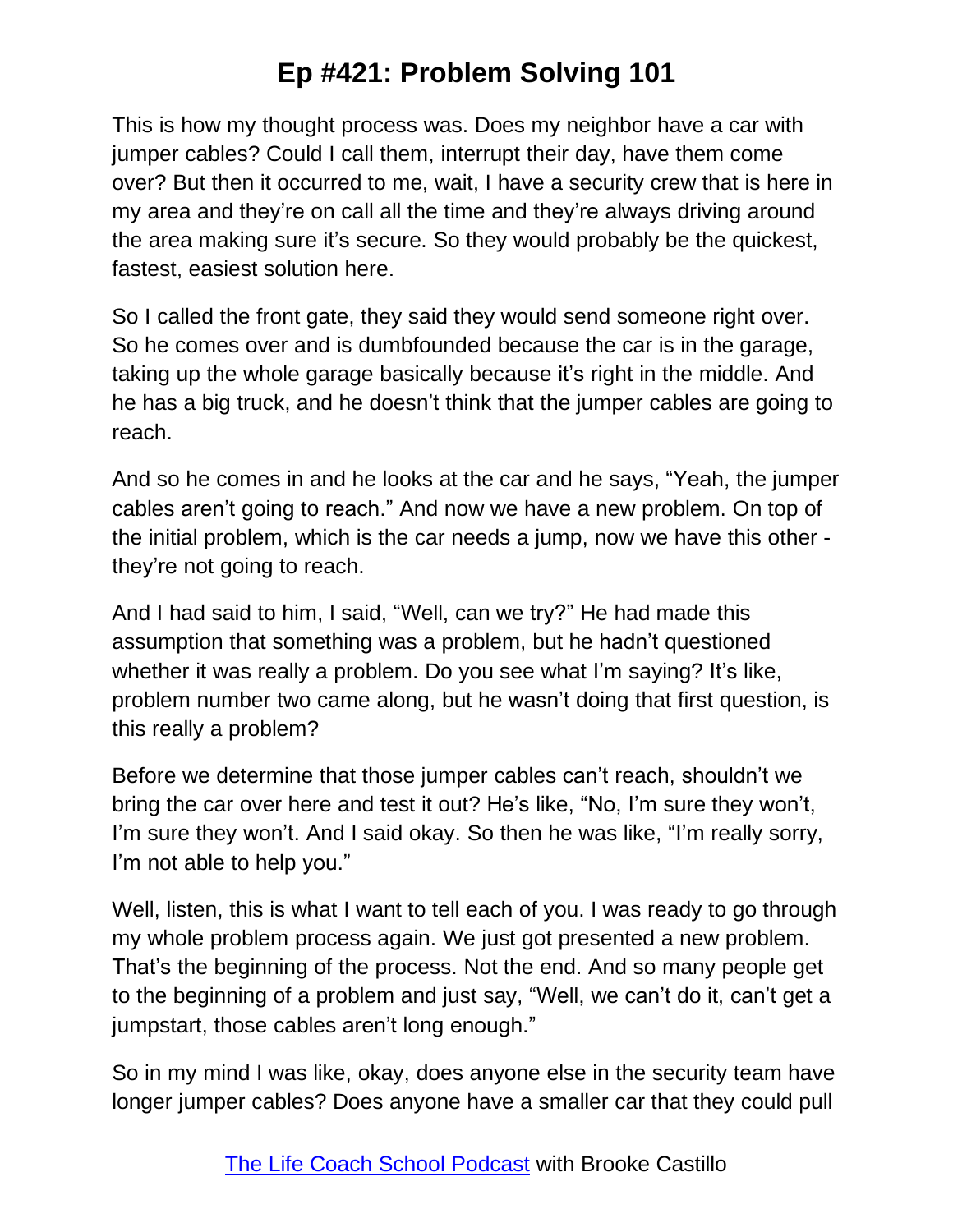in? Do you think that we could get my car into neutral and push it out and roll it out and then it's outside of the garage, and then we could pull them up?

So I'm coming up with solution after solution after solution, and he's just kind of already defeated that we're not going to be able to do this. And so I'm looking up in the manual how to get the car into neutral, my landscape crew is there, so they said they would help us push the car out. We kept trying to push it, figure it out.

And in the meantime, he's standing there watching me try to evaluate these solutions. So finally I said, "Hey, do you think you could just try to get your car over here? Let's see how much we would need to push this car and how close it would need to be."

So he brings over the jumper cables and he sees how long they are, and they're about the length of the car. And so I'm like, "Do you think your truck would be able to fit in here?" And he's like, "No, I don't think so." I'm like, "What about just the front of it? Because that's all that needs to fit in," and he was like, "No."

It was really fascinating to see how he wasn't thinking what's the easiest, the best, the temporary, the long-term solution. He just wasn't solutionfocused. And I kept coming up with idea after idea after idea after idea on how we could get this done.

In the meantime, I'm also calling the rental car company. Jose is the guy that runs the cars for us and sometimes he delivers us a Porsche, sometimes he delivers us a Mercedes. So my assistant and I have a relationship with him.

So we called him up and I said, "Hey, I'm trying to get the car jumped, I really want to get the car in neutral." Because the long-term solution was he could just come and take care of it. But then I would have missed being able to hang out with Kris. So I was trying to figure out how to get the car in neutral so we could roll it back and get it jumped.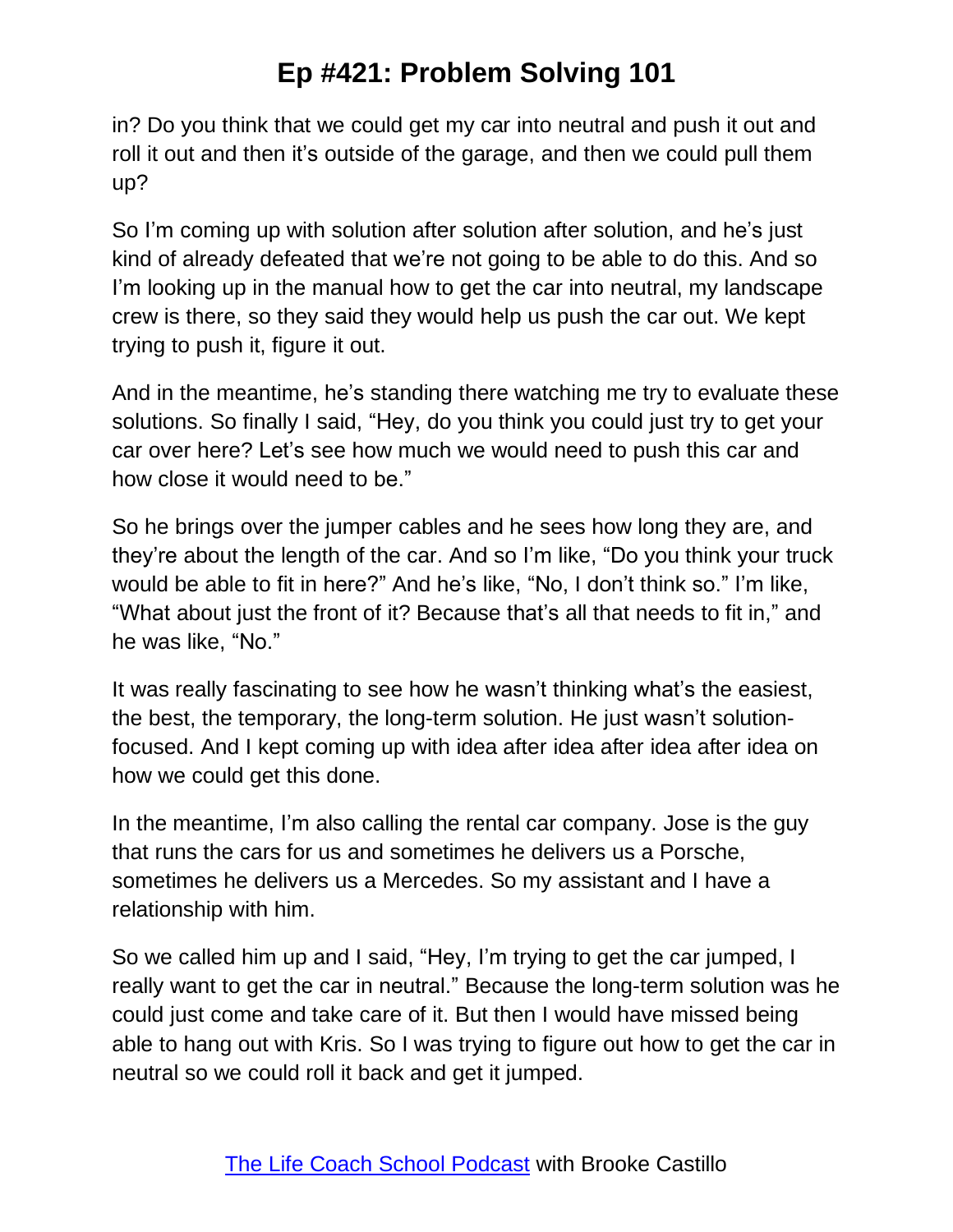So I was looking on the internet, I was looking on Google, I was looking in the manual, I was calling the rental company to ask if they knew how. And the whole time, my security friend is looking at the engine and looking at me and trying to figure out whether he should leave or not.

So I finally said, "Hey, just drive your car around." So he drives his car around and it fits perfectly. The nose of his car fits perfectly in right next to my car and we are able to connect the jumper cables.

So one of the things that was really fascinating about that for me was I had to negotiate the solution. And that is sometimes what we're going to have to do. We're going to have to negotiate solutions because the question number four is what is the cause of the problem?

So in this case, I had two problems. My first problem was my car wouldn't start. My second problem was the jumper cables weren't long enough. So the cause of the car not starting was that I hadn't turned the key all the way off. And there's a little key in the Porsche that needed to be turned all the way off, and the doors needed to be locked so it wouldn't still be running down the battery.

But what was the cause of the problem of the jumper cables not being long enough was someone's mind deciding that they weren't, without testing them ahead of time, without questioning their own mind. The mind became the problem that slowed down this process so much.

He was so convinced that they wouldn't connect. So he didn't even try the solution. He didn't say, "Hey, what is the easiest solution here? Let's at least try it." And I will say that's a huge problem with so many people. It's like, well, could we just try?

I remember, sometimes I met the front desk at a hotel, I'm like, "Well, can we just try and call and see if manager would answer? Can we just try and see if that door would open? Can we just try and see?"

A lot of times I have to make suggestions of, hey, could we just try some solutions out? Because people get convinced that problems are solid and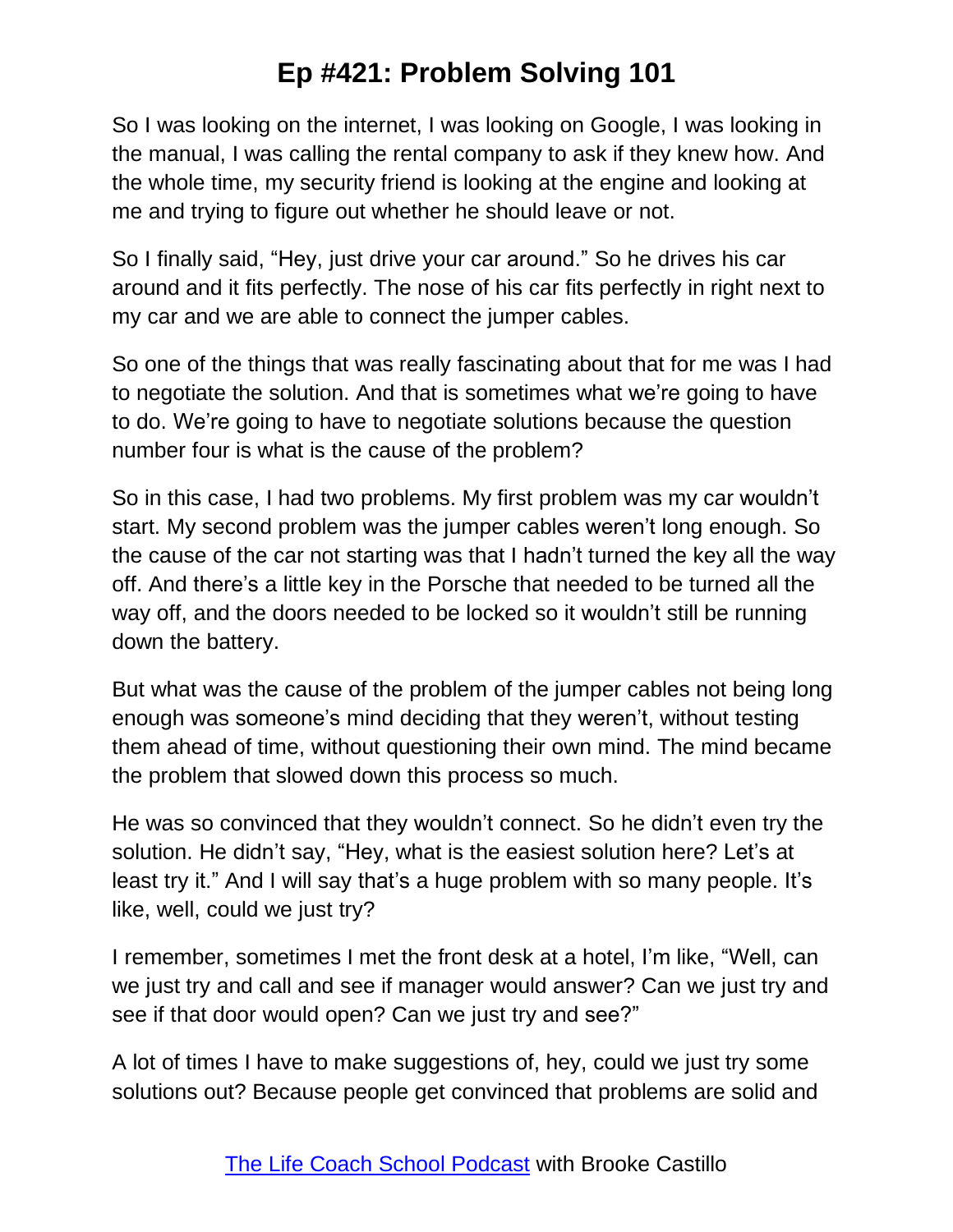non-changeable. And I will say my life is different than a lot of people's lives because I try solutions and I ask other people to try solutions.

So we hooked up the jumper cables, awesome, ready to go, and my car still won't start. So he's like, "Yeah, it's probably run too low. The battery's probably run down too low." And I said, "Hang on, let me look in the manual and just make sure we're doing everything right and everything's connected right."

So I look up in the manual on how to jumpstart a car basically, and one of the things they say and I think I knew this from how many times I'd had cars jumped before is that you need to rev the engine of the car that is running, which was his truck.

So he went and revved it a couple times, and then sure enough, my car started. So many times, my security friend wanted to give up, didn't think it was going to work. And we finally got the car started, I was able to go and see my friend Kris, and we went on a walk.

And what was so interesting was when I was coming back from this walk, I was thinking, "Oh my gosh, I hope the car starts again. I hope it's not a problem with the battery." And so when I got in the car to turn it off, it's almost like I created that reality.

I turned the key and it went click, click, click, and I went, "Oh my gosh, Kris, look, the battery's dead." She's like, "You just have to put your foot on the brake." And I did, and it was totally fine.

So it's like, compounding my own problem by creating additional problems with that negative thinking. It was really fascinating to watch happen. So that was number four. What is the cause of the problem? And a lot of times it's just our mind, so just be aware of that.

And then number five is how do we prevent this problem in the future? When you understand the cause of the problem, then you can most often help prevent it in the future. So for me, it's making sure the car is turned all the way off.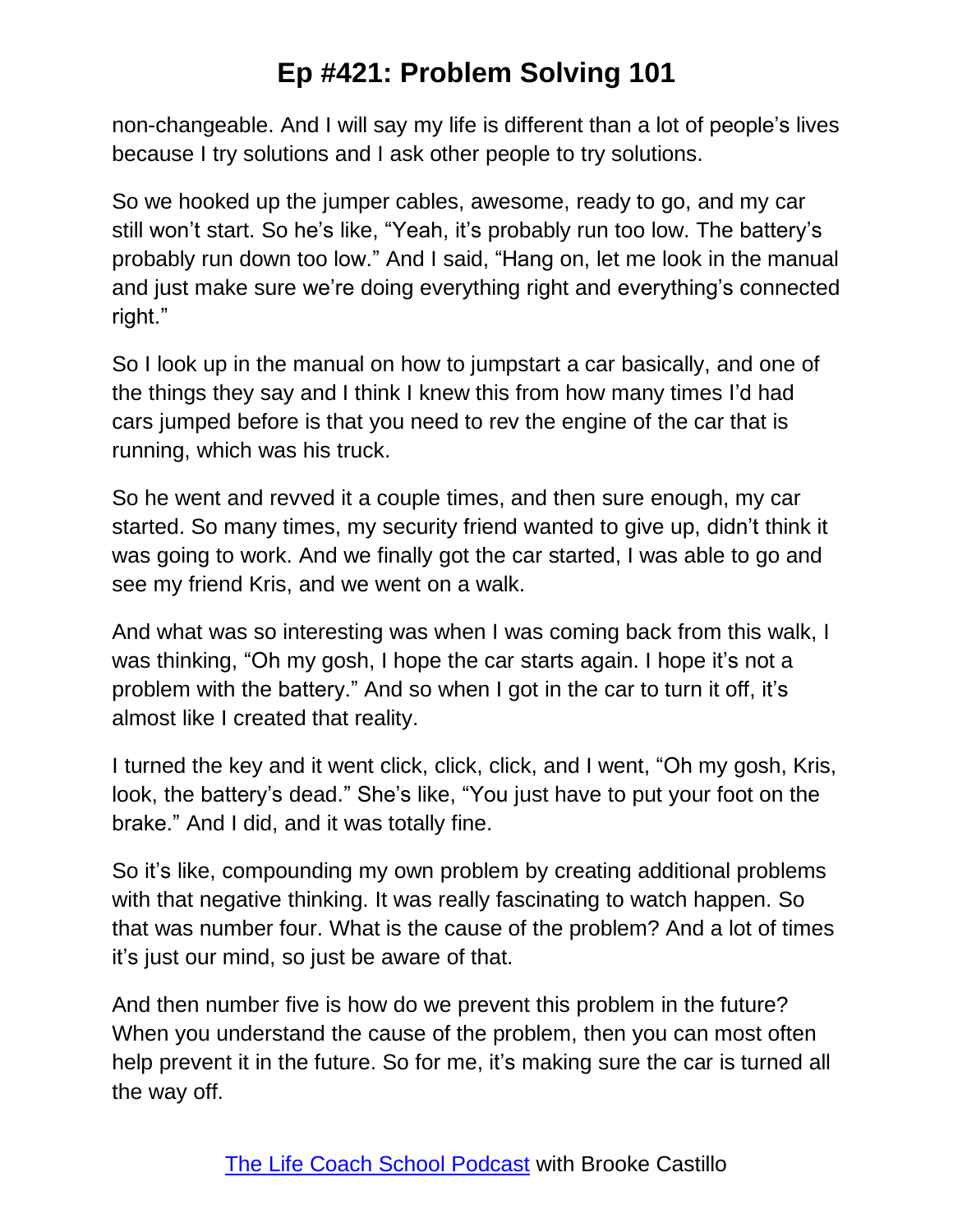Making sure that when someone comes to help me, that I don't take their assumption about something at face value. That I actually insist that we test it out. When someone says this won't work, well, can we at least just try? And then maybe it won't, but then we'll know for sure.

So that was my example of a problem that I had this morning that really kind of prompted this whole podcast. And because I think that there are so many little things that we end up tolerating that are unnecessary to tolerate.

And I'm thinking about things around your house, I'm thinking about things that aren't working in your own home, in your own cars, in your own lives that you've just accepted can't be solved, can't be fixed, can't be changed. And I really want you to be aware of those things.

Because when you start accepting problems as part of just reality, you're not using your brain to be solution-focused. And when your brain is solution-focused, it's also possibility-focused. And so if you are in my Reinvention class, you know how important that is to have a brain that's focused on possibility and that is constantly creating new realms and new ideas and new possibilities in your own life.

And when you accept life as it is, and this is just the way it is, and this is just the way it goes, and this is just how we have to deal, you are missing the opportunity to create something that maybe has never been created.

Most of the most magnificent inventions that we have, have come from problems that needed to be solved. So problems, actually looking out for problems to solve can be one of the great exercises that you use for your own brain.

So let's go through one more problem exercise so we can go through it again. And let's do the example of many of my students who are life coaches, who are maybe starting their business brand new aren't getting enough sales. They aren't making enough money.

So they bring the problem to this problem process, and the first question is, is this even a problem? Is it a problem that you don't have enough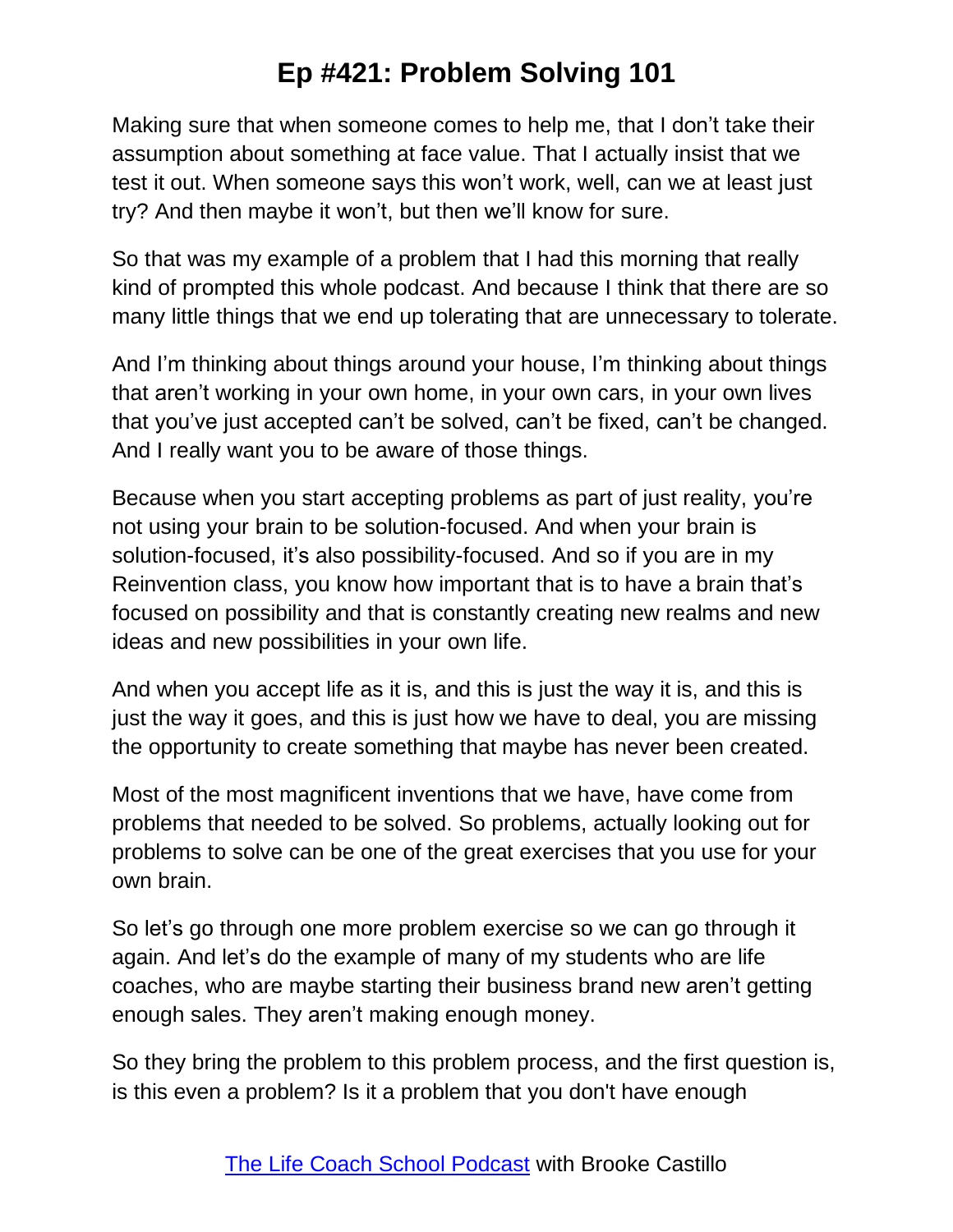customers? And it may not even be a problem for you. You may not need to be making money, you may not need to be doing sales. It may just be something that you want to do that's fun and you're fine if you don't make any sales.

But for most of you, the answer will be yes, this is a problem because you have goals that you want to make a lot of money. And so when you ask yourself why, why is this a problem, it's basically math. I need to sell five customers a week in order to meet my goals, and by not being able to sell, I'm not able to meet my goals, therefore, this is a problem that I really want to solve.

And as soon as you ask the why is it a problem, then you can start accessing more solutions. So if the problem is I just don't have enough people to serve, I'm just not making enough sales, I'm not doing the work that I want to do in the world, by offering yourself why it's a problem, it's amazing how there's different ways to solve the problem when you really understand what it is.

When you keep yourself limited to, "I just don't have enough money in this business," you may miss out on other ways that you could solve it by evaluating what exactly is the problem and why it's a problem.

So in that example, we're going to go through the four parts of question three, which is what is the easiest solution, what is the best solution, what is a temporary solution, and what is a long-term solution. So the first one would be the easiest solution.

So one of the ways that I would say is, okay, the easiest solution is to sell to the customers I already have and to sell to the leads I already have. That's the easiest way for me to go about getting more clients, is to take the customers I already have and sell them more, or take the leads that I have and sell them again if they haven't taken the offer the first time.

Another easy solution would be to try a new offer on the same customers that you already have. What is the best solution? The best solution in this case is to figure out where the funnel marketing isn't working, right?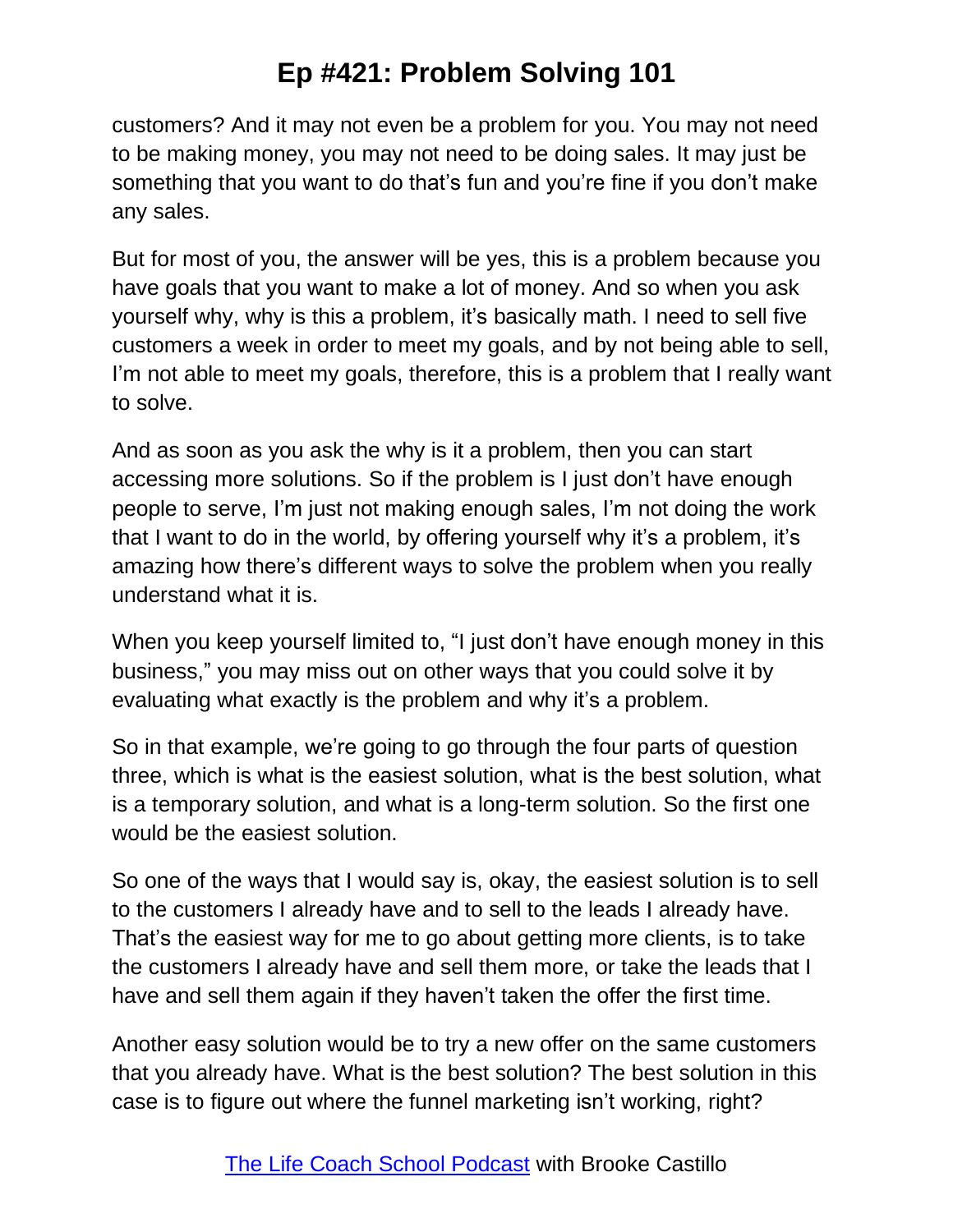Is it a traffic issue? Is it a lead issue? Is it an offer issue? By solving that issue, you're going to get the best solution because you're going to have more customers and also you're going to understand what is the actual problem with your funnel, instead of just adapting your sales tactics because it's not working.

The third one is what is a temporary solution? And again, a temporary solution is going in and just selling to the customers that you already have, or maybe going out and finding new customers and selling to them.

Hustling, trying to talk to 100 customers in a day is definitely a temporary solution. Going out and spending a lot of hours and a lot of time on something that maybe isn't sustainable could be a temporary solution.

But the best long-term solution is to solve for where something is going wrong in the funnel so you can have more consistent customers coming through for the long run. And this would be a much more detailed process, and you would make lots and lots of notes.

I highly recommend you come up with maybe three solutions, three very specific solutions for each one of those questions. Three easy solutions, three best solutions, three temporary solutions, and three long-term solutions.

And then the next question is what is the cause of the problem? Why don't I have enough customers? And for many of you, by evaluating solutions and coming up with solutions to problems, you are going to access the cause of it. You are going to see, oh, it's a funnel problem, it's an offer problem, it's a traffic problem, it's a niche problem, it's a pricing problem.

By really going in and understanding what the solutions are, you will have access to the problem. And then the last one is how do we prevent this in the future? How can we solve for this basically with a long-term best solution, and then go on to evaluate that funnel, evaluate your sales, evaluate what's going on to prevent having a sales problem in the future?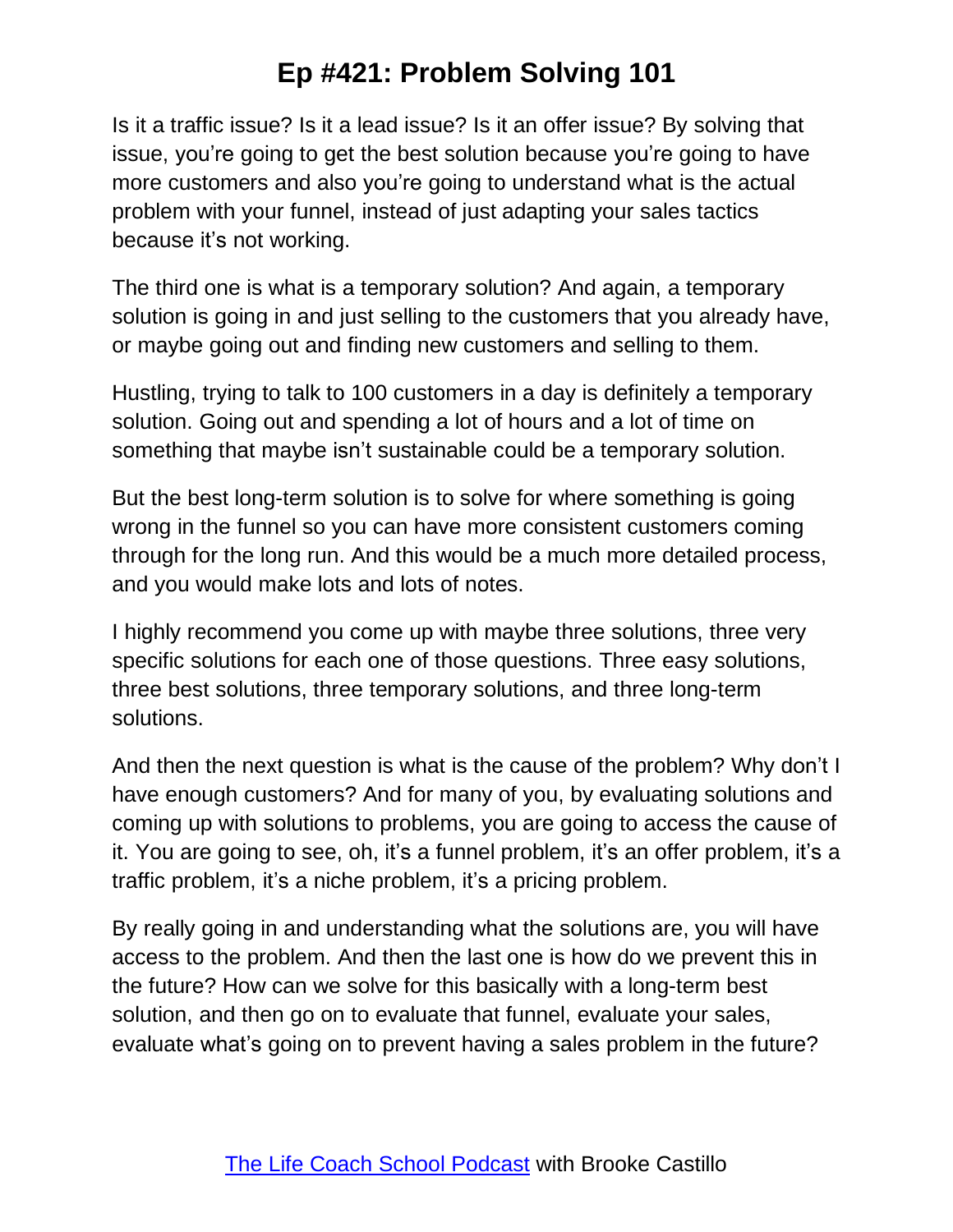Now, that didn't take us very long. Took us about five minutes to do it. I would recommend the bigger the problem, the more significant the solution to changing your life, the longer you would spend in this process. When it comes to getting your battery jumped, you're going to spend a lot less time than when it comes to really sitting down and evaluating what is the problem in my business.

Have I spent the time to really go through the process to understand what the problem is and what my possible solutions are? Or am I just complaining about it? Or have I just accepted defeat without evaluating what the problem is, what the solutions could be, and what the cause of it is?

Problems can make your life better if you create solutions that are better because you had the problem than your life was before you even had it. Do not accept face value. When somebody says no, that is the beginning of the conversation.

When you're not making sales, this is the beginning of your business. When something is slowing down or something's not working, or something isn't functioning, it's an opportunity for you to use your brain to process, come up with, and understand problems in a new way.

The better you get at processing problems to solutions, the better you are going to get at living your life, I promise you. I'm going to go through the steps again and then right now, pick a problem in your life and go through these steps.

One, is this even a problem? Two, why? Three, what is the easiest solution? What is the best solution? What is a temporary solution? And what is a long-term solution?

Number four, what was the cause of this problem? And number five, how do I prevent it in the future? Go process your problems, my friends. Have a beautiful week. I'll talk to you soon. Bye-bye.